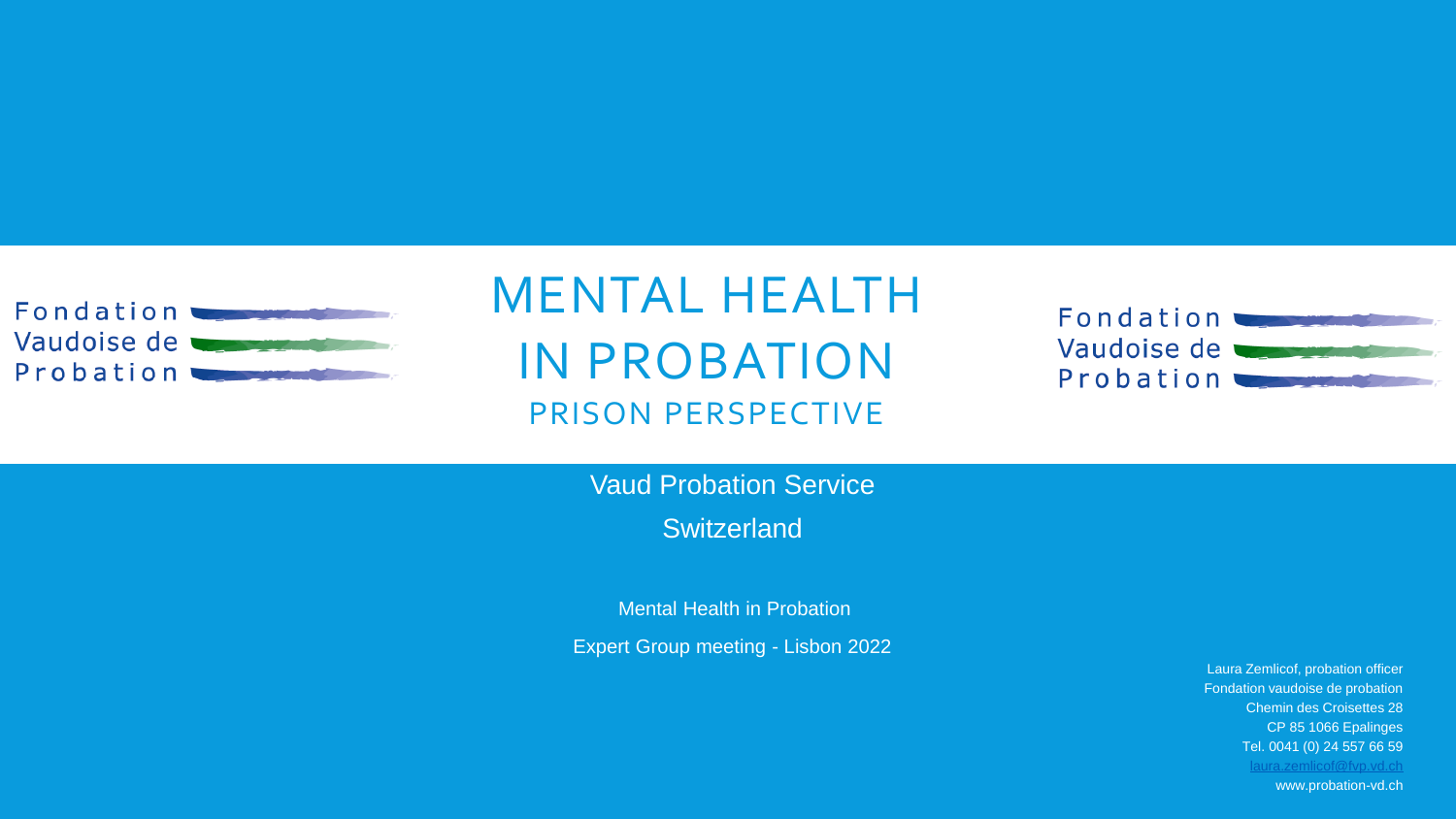# GENERAL INFORMATION

- Each autonomous canton (26) has its own Probation Service. The cantons are free to choose the structure of the Service.
- The Vaud Probation Service is a private institution, funded by the canton, created on 3<sup>rd</sup> October 1895.
- The support and assistance provided by our probation officers fits in four categories : prison environment; probation supervision; community-based sentences; a structure which oversees the execution of the community service sentence.



- The role and mission of the probation officers during criminal proceedings depends on which of the four categories above they are dealing with.
- **•** Their common objective  $\rightarrow$  preventing the probationer from committing a new crime and promoting their social (re)integration.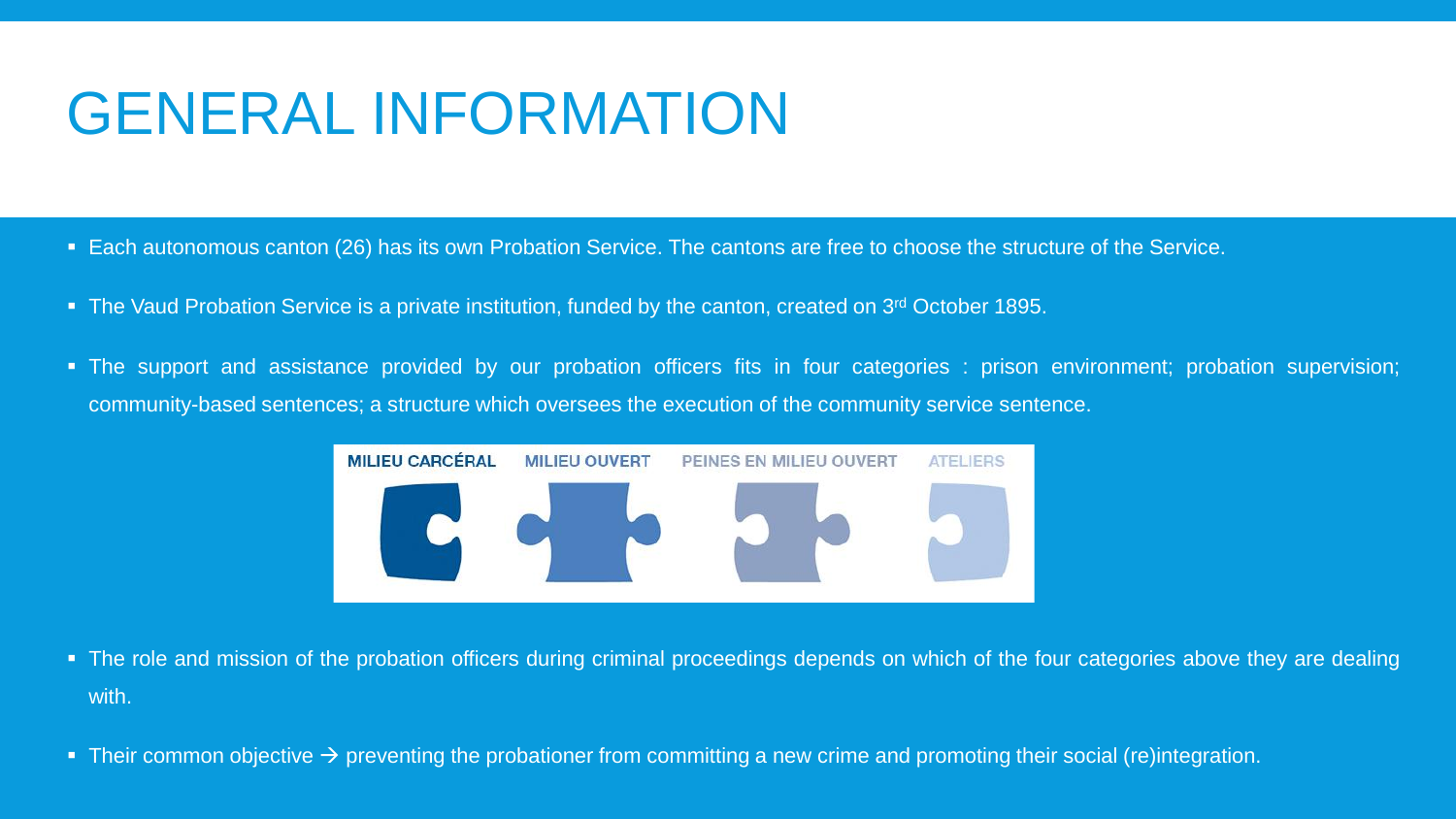## PROBATION IN PRISON

- 1 manager and 7 probation officers working in 4 prisons of pre-trial detention (inmates in pre-trial detention, as well as those serving their sentence or institutional therapeutic measure)
- 473 files under monitoring, of which 11 inmates admitted to the psychiatric unit, 24 women and 4 young inmates. We provide:
	- ➢ Support and information
	- ➢ Socio-administrative support
	- ➢ Organisation of visits between the incarcerated parent and his/her child(ren) in detention (under a special protocol)
	- ➢ Preparing pre-trial and release reports (conditional release)
	- ➢ Support in the development of concrete and realistic goals for once they are released, in collaboration with other professionals and the inmate's social network
	- ➢ Income support (in pre-trial detention if they meet certain conditions)
- Our care is intended to be personalized and aims to allow each inmate to take responsibility and mobilize their own resources.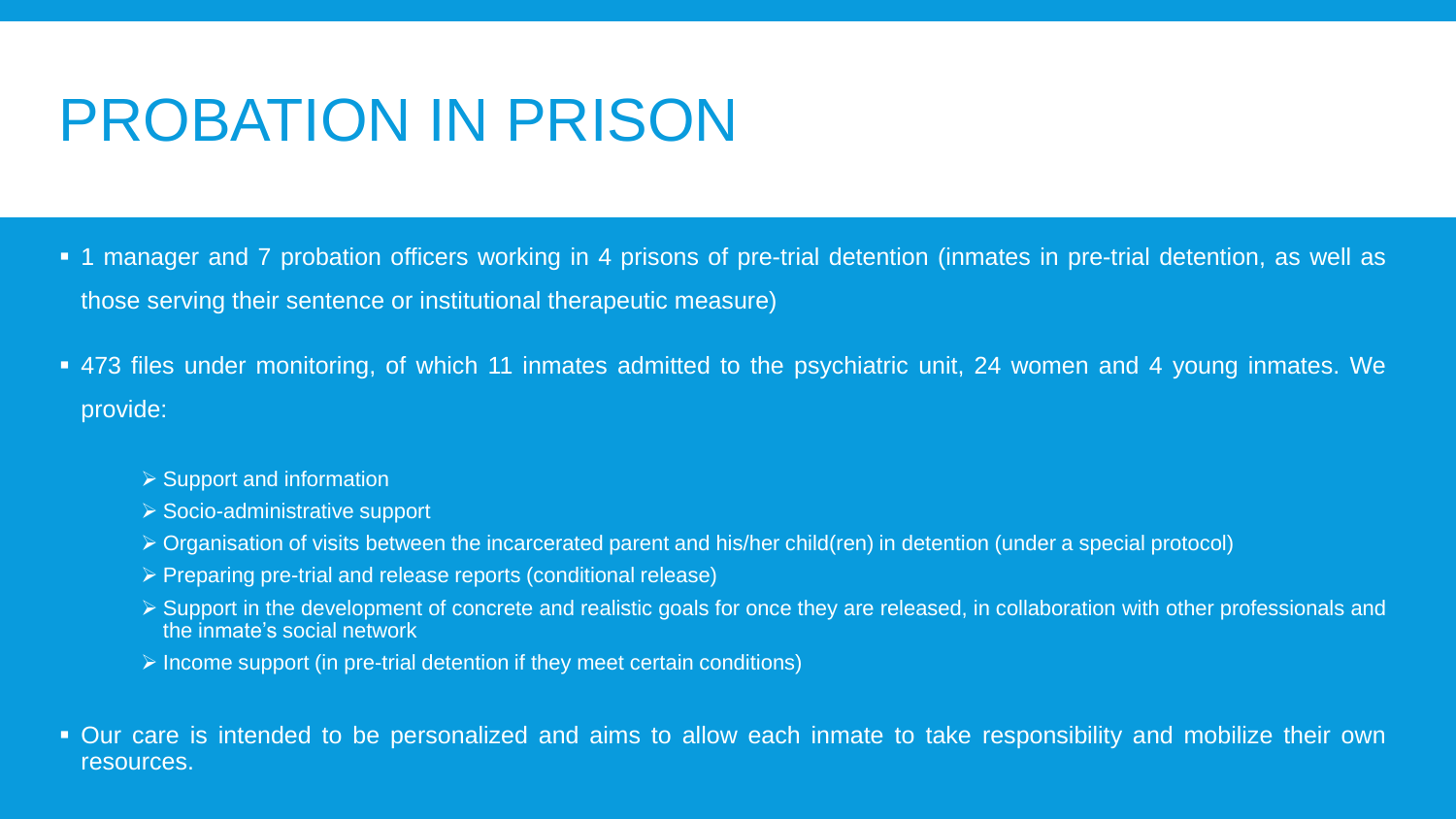#### POLICY & RESEARCH

- Swiss Competence Center for the Execution of Criminal Sanctions (CSCSP, federal level) has published in December 2021 a guideline that provides recommendations and explanations regarding the implementation of psychiatric care in the context of deprivation of liberty, covering :
	- - $\triangleright$  Organisation of psychiatric care in the context of deprivation of liberty
		- ➢ Principles of outpatient and inpatient psychiatric care
		- ➢ Prevention in cases of mental disorders and self-harm
		- $\triangleright$  Admission, stay and discharge
		- ➢ Special populations (people with substance use disorders, young people, women)
- No statistics available about the percentage of people on probation estimated to have a current mental illness.
	- ➢ Mental disorders are more common among inmates than among the rest of the population.
	- ➢ Detention is a risk factor for mental disorders and suicidal tendencies. This issue requires adequate care by professionals trained for this purpose.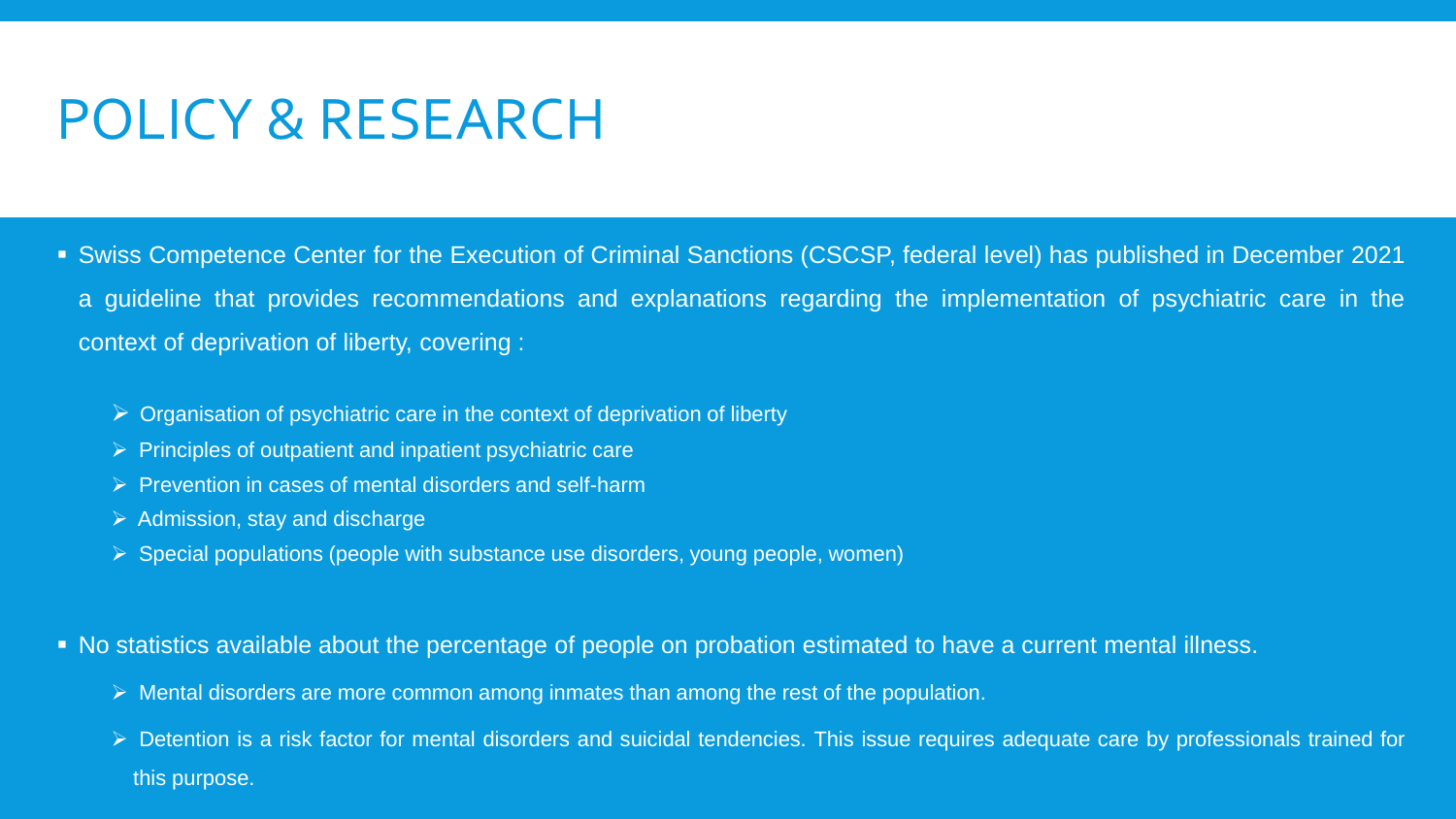### TRAINING & EXPERTISE

- **.** Our probation officers have a background in either psychology, social sciences and/or criminology.
- They work in collaboration with the prison's medical service & with all other internal prison services & external services (e.g. law enforcement, adult and child protection authorities etc.).
- A wide range of non mandatory trainings are provided by CSCSP
	- ➢ Dealing with inmates with mental disorders: stress, depression, suicidal tendencies, psychosis, personality disorders, substances disorders
	- ➢ Suicide prevention
	- ➢ Mental disorders presenting risks etc.
- Café Prison → annual meeting between relatives of inmates suffering from mental illnesses and medical, social and judicial professionals in the field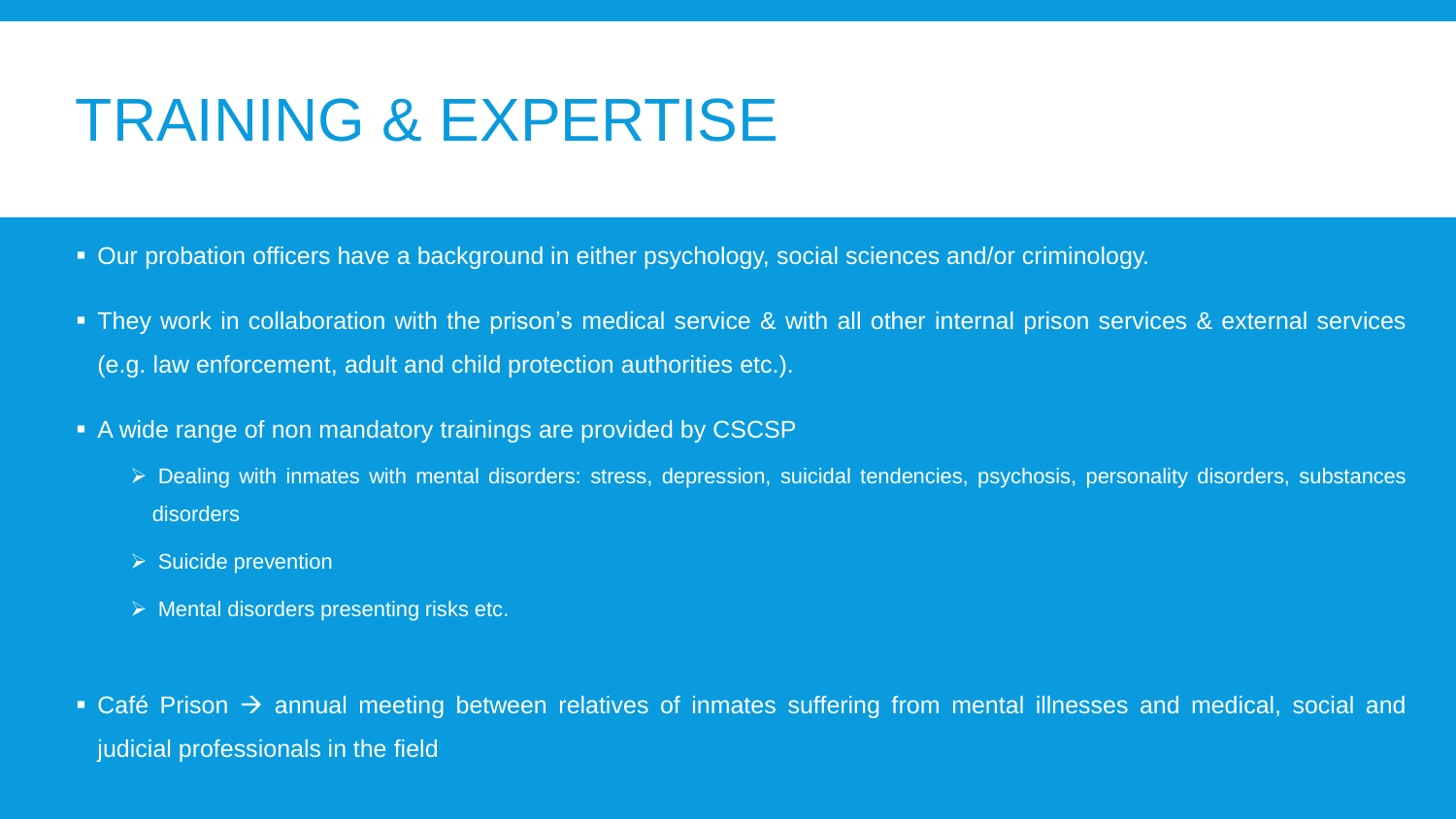### SCREENING

#### ▪ **Probation**

- ➢ Information on the prevalence of mental illness amongst inmates is routinely collected during our initial assessment.
- ➢ This assessment is based on the inmate's statements and allows us to adapt our care.

#### ▪ **Medical**

➢ Medical assessment is made by the medical service no later than 24 hours after entering detention.

#### ▪ **Penal (if a psychiatric report is requested by the authority)**

- ➢ Diagnosis made by a psychiatric expert.
- ➢ Attests to the criminal responsibility of the person and recommends the appropriate therapeutic measure(s) aimed at reducing the risk of recidivism.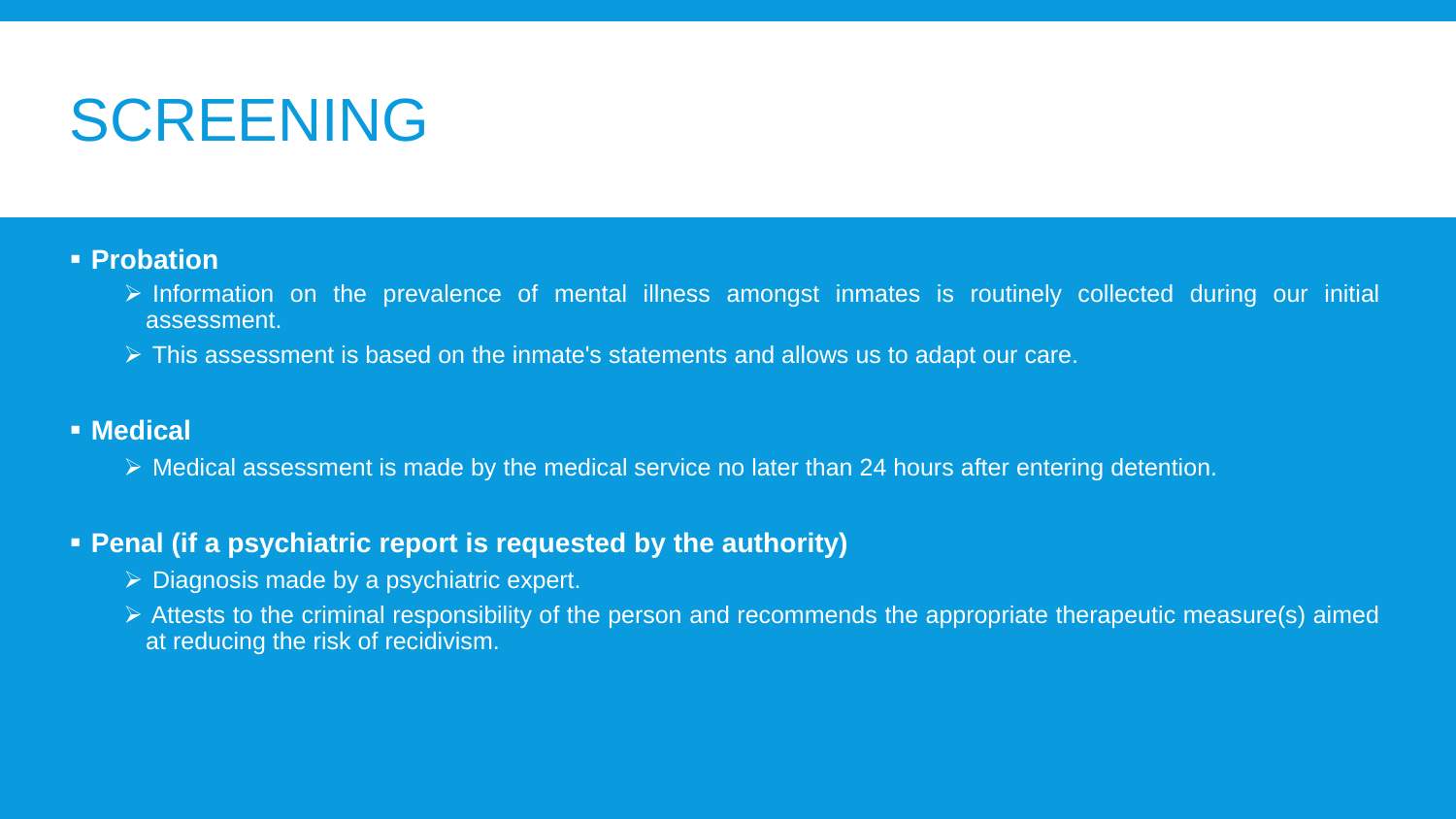### TREATMENT

- **The principle of equivalence should be the cornerstone in providing psychiatric care.**
- The medical services offered to inmates, in particular with regard to basic psychiatric care, correspond to the benefits of basic health insurance in accordance with the law on health insurance.
- **Monitoring and care is adapted to the criminal status of the inmate** 
	- ➢Pre-trial detention (presumption of innocence)
	- ➢Execution of a sentence
	- ➢Execution of a institutional therapeutic mesure (art. 59 CPS)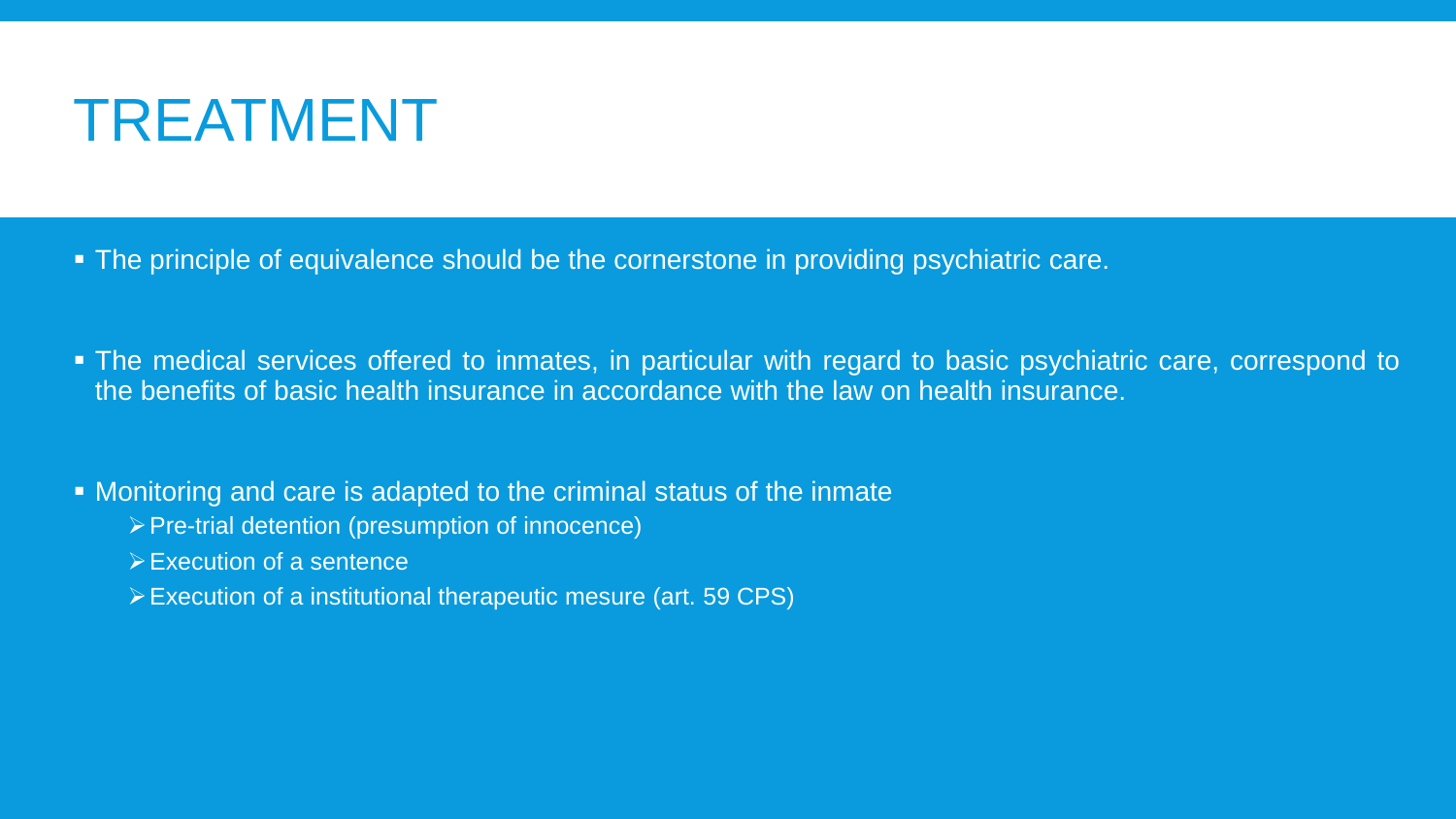### THE PRISON MEDICINE AND PSYCHIATRY SERVICE (SMPP)

▪ Integrated and independent prison medical service created in 1995, involved in all the prisons in the canton of Vaud.

#### ▪ **Mission** :

- meet the psychiatric care needs of inmates, convicted prisoners or those subject to a therapeutic measure.
- ensure the somatic treatment of inmates.
- improve the treatment of drug addict prisoners, in accordance with current therapeutic requirements.
- develop prevention and health promotion activities, and an epidemiological assessment of the pathologies encountered in the prison environment.
- develop training among prison staff and in universities.
- **They attend prisons depending on the specific needs of inmates.**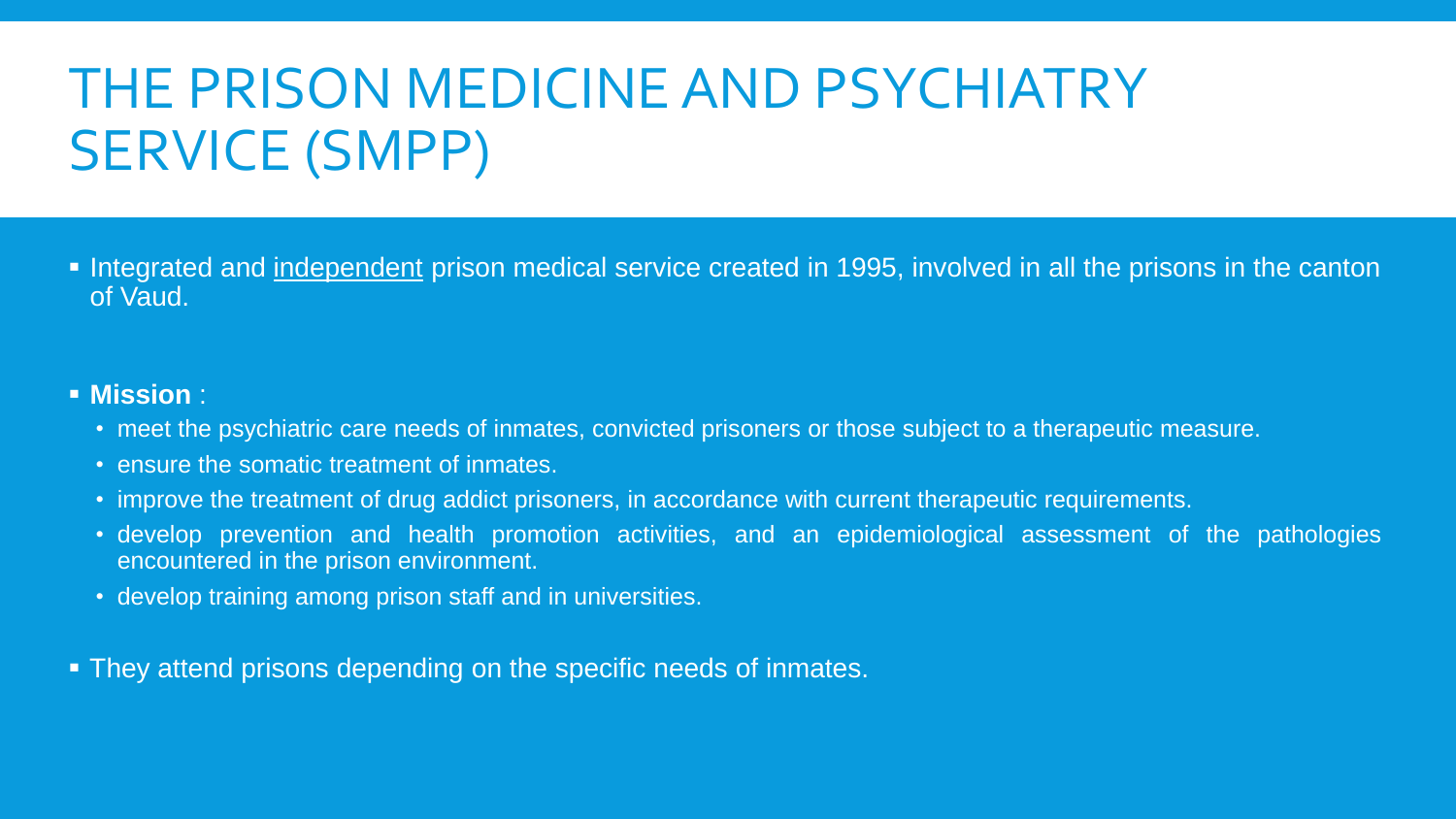## PSYCHIATRIC UNIT IN PRISON DE LA CROISÉE

- Day hospital & institutionnal psychotherapy theory
- **EXPS** Psychiatrist, psychologist, nurses, clinical nurse, occupational therapist, art-therapist
- **.** Intervention of the Mental Development Psychiatry Section (SPDM) if needed
- One responsible probation officer. Individual interviews or in collaboration with the SMPP.
- A weekly session with main prison services involved in care allowing us to review and discuss every situation.
- Working in close collaboration with the medical, security and others prison services, the probation officer supports inmates to :
	- $\checkmark$  create, maintain, restore social and family ties
	- $\checkmark$  money management and contact with the legal guardian
	- $\checkmark$  work around risk and protective factors
	- $\checkmark$  the implementation of projects corresponding to their needs and skills
	- $\checkmark$  preparing for continuity in care, the transition to the open institutional environment (socio-therapeutic outings, visits to institutions, information-sharing with relevant institutions)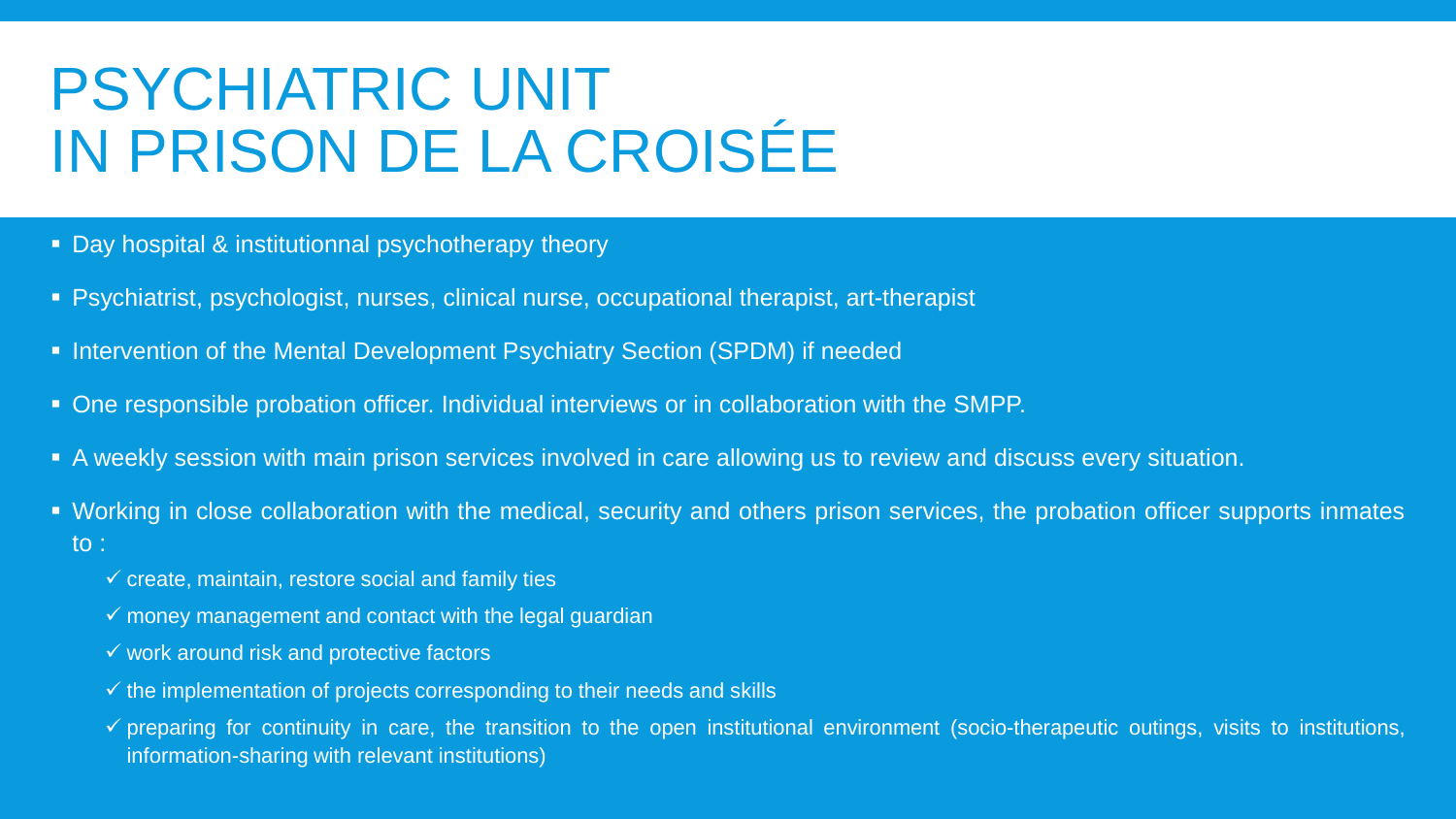### PSYCHIATRIC UNIT IN PRISON DE LA CROISÉE

- Maximum capacity is 13 male inmates.
- **.** Individualized care and group programmes (with the possible participation of the probation officer)
	- $\checkmark$  therapeutic gardening
	- $\checkmark$  thematic programmes (creative, pastry, music, socialization, free time, health, relaxation, status of the week)
	- $\checkmark$  art-therapy
	- $\checkmark$  photolanguage
	- $\checkmark$  joint therapeutic meal between inmates and prison stuff
	- ✓ sport
	- $\checkmark$  cell cleaning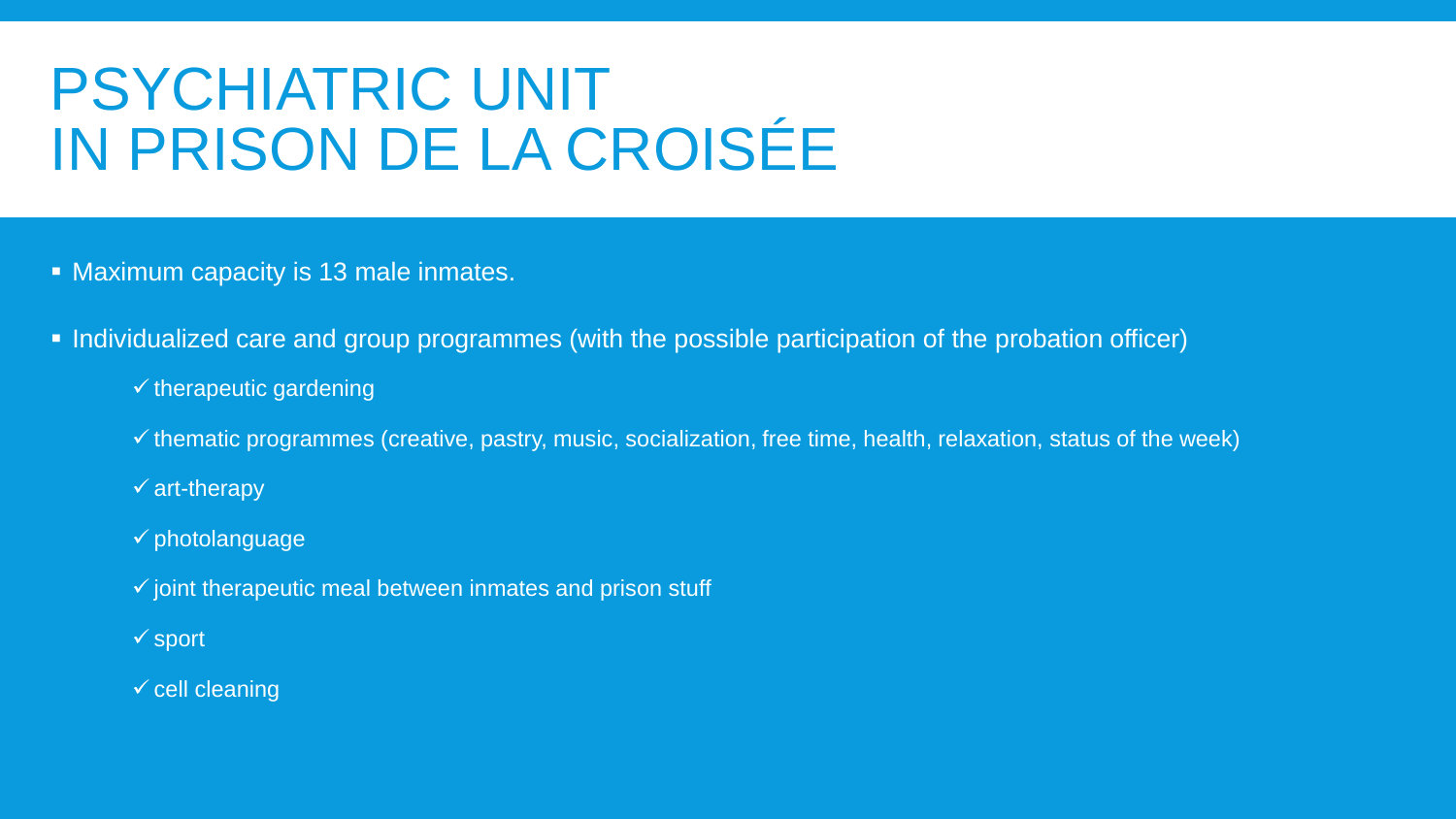## MAIN CHALLENGES & PLANS FOR THE FUTURE



#### **Main challenges**

- Forensic psychiatry has only become established in Switzerland as a discipline in its own right in recent years (since 2006).
- The increasing number of people under institutional therapeutic measure (93 in 2000 vs. 686 in 2020, according to the Federal Statistics Office) versus the lack of available places in secure forensic psychiatric clinics (especially for prisoners with mental retardation or autistic traits).

#### **Potential next steps for improving psychiatric care**

- $\checkmark$  Strengthen collaboration with all partners in the criminal, social and medical network
- $\checkmark$  Involve the family and the social circle as much as possible in order to secure their support in the rehabilitation process
- $\checkmark$  Prevention and treatment of mental disorders as part of standard medical care in order to prevent/reduce the likelihood of committing **offenses**